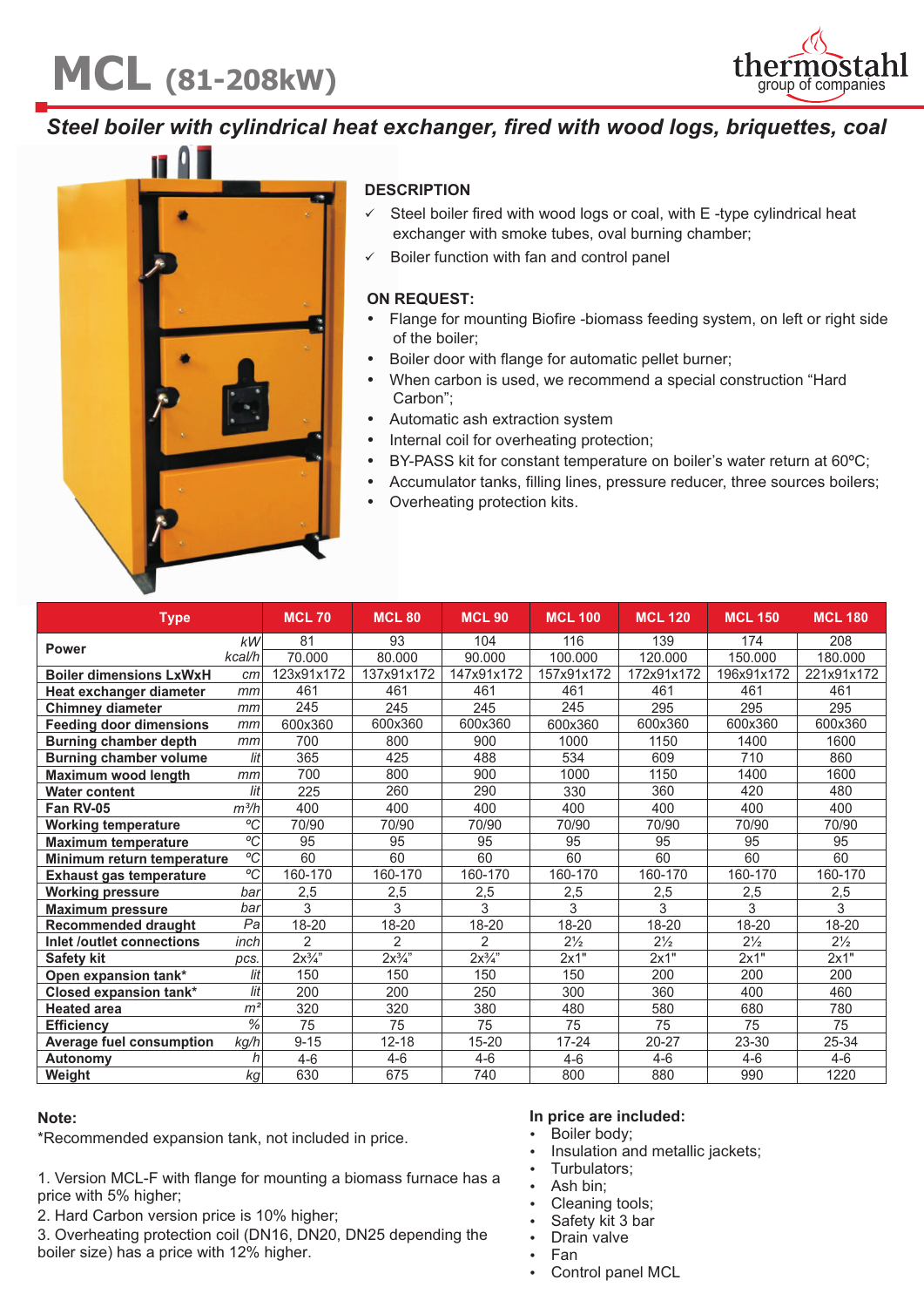# **MCL** (232-522kW) thermosta



### *Steel boiler with cylindrical heat exchanger, fired with wood logs, briquettes, coal*



#### **DESCRIPTION**

- Steel boiler fired with wood logs or coal, with E-type cylindrical heat exchanger with smoke tubes, oval burning chamber;
- Boiler function with fan and control panel

#### **ON REQUEST**

- **:** Flange for mounting Biofire -biomass feeding system, on left or right side of the boiler;<br>Boiler door with flange for automatic pellet burner;
- 
- Boiler door with flange for automatic pellet burner; When carbon is used, we recommend a special construction "Hard
- ;"Carbon<br>Automation
- Automatic ash extraction system<br>• Internal coil for overheating prote
- Internal coil for overheating protection;<br>BY-PASS kit for constant temperature on boiler's water return at 60°C; ■ BY-PASS kit for constant temperature on boiler's water return at 60°C;<br>■ Accumulator tanks, filling lines, pressure reducer, three sources boiler
- Accumulator tanks, filling lines, pressure reducer, three sources boilers;
- Overheating protection kits.

| <b>Type</b>                     |                | <b>MCL 200</b> | <b>MCL 250</b> | <b>MCL 300</b> | <b>MCL 350</b> | <b>MCL 400</b>  | <b>MCL 450</b> |  |
|---------------------------------|----------------|----------------|----------------|----------------|----------------|-----------------|----------------|--|
| <b>Power</b>                    | kW             | 232            | 291            | 349            | 406            | 465             | 522            |  |
|                                 | kcal/h         | 200.000        | 250.000        | 300.000        | 350.000        | 400.000         | 450.000        |  |
| <b>Boiler dimensions LxWxH</b>  | cm             | 181x110x216    | 206x110x216    | 235x110x216    | 235x110x216    | 260x110x216     | 260x110x216    |  |
| Heat exchanger diameter         | mm             | 580            | 580            | 580            | 580            | 580             | 580            |  |
| <b>Chimney diameter</b>         | mm             | 345            | 345            | 395            | 395            | 395             | 395            |  |
| <b>Feeding door dimensions</b>  | mm             | 500x810        | 500x810        | 500x810        | 500x810        | 500x810         | 500x810        |  |
| <b>Burning chamber depth</b>    | mm             | 900            | 1100           | 1300           | 1500           | 1700            | 1700           |  |
| <b>Burning chamber volume</b>   | lit            | 890            | 1070           | 1250           | 1435           | 1620            | 1620           |  |
| <b>Maximum wood length</b>      | mm             | 900            | 1100           | 1300           | 1500           | 1700            | 1700           |  |
| <b>Water content</b>            | lit            | 620            | 720            | 820            | 920            | 1020            | 1100           |  |
| <b>Working temperature</b>      | ${}^{\circ}C$  | 60/90          | 60/90          | 60/90          | 60/90          | 60/90           | 60/90          |  |
| <b>Maximum temperature</b>      | ${}^{\circ}C$  | 95             | 95             | 95             | 95             | 95              | 95             |  |
| Minimum return temperature      | $\rm ^{o}C$    | 60             | 60             | 60             | 60             | 60              | 60             |  |
| <b>Working pressure</b>         | bar            | 3              | 3              | 3              | 3              | 3               | 3              |  |
| <b>Maximum pressure</b>         | bar            | 5              | 5              | 5              | 5              | 5               | 5              |  |
| <b>Recommended draught</b>      | Pa             | 18             | 18             | 20             | 20             | $2\overline{2}$ | 22             |  |
| Inlet /outlet connections       | inch           | 3              | 3              | 3              | 4              | 4               | 4              |  |
| <b>Safety kit</b>               | buc.           | 3x1"           | 3x1"           | 3x1"           | 4x1"           | 4x1"            | 4x1"           |  |
| Open expansion tank*            | lit            | 500            | 600            | 700            | 800            | 900             | 1000           |  |
| Closed expansion tank*          | lit            | 300            | 300            | 400            | 400            | 500             | 500            |  |
| <b>Heated area</b>              | m <sup>2</sup> | 900-950        | 1000-1100      | 1100-1200      | 1200-1300      | 1300-1400       | 1400-1600      |  |
| <b>Efficiency</b>               | %              | 78             | 78             | 78             | 78             | 78              | 78             |  |
| <b>Average fuel consumption</b> | kg/h           | 40-60          | 60-80          | 75-100         | 100-120        | 120-150         | 140-180        |  |
| Autonomy                        | tip            | PROFI 220V     |                |                |                |                 |                |  |
| Weight                          | kg             | 1420           | 1600           | 2130           | 2160           | 2200            | 2650           |  |

#### **Note:**

\* Recommended expansion tank, not included in price.

1. Version MCL-F with flange for mounting a biomass furnace has a price with 5% higher;

2. Hard Carbon version price is 10% higher;

3. Overheating protection coil (DN16, DN20, DN25 depending the boiler size) has a price with 12% higher.

#### **In price are included:**

- 
- Boiler body;<br>• Insulation ar • Insulation and metallic jackets;<br>• Turbulators;
	- Turbulators;<br>Ash bin;
- 
- Cleaning tools; • Cleaning tools;<br>• Safety kit 3 bar
- Safety kit 3 bar<br>• Drain valve
- Drain valve<br>Fan
- 
- Fan<br>• Control panel MCL